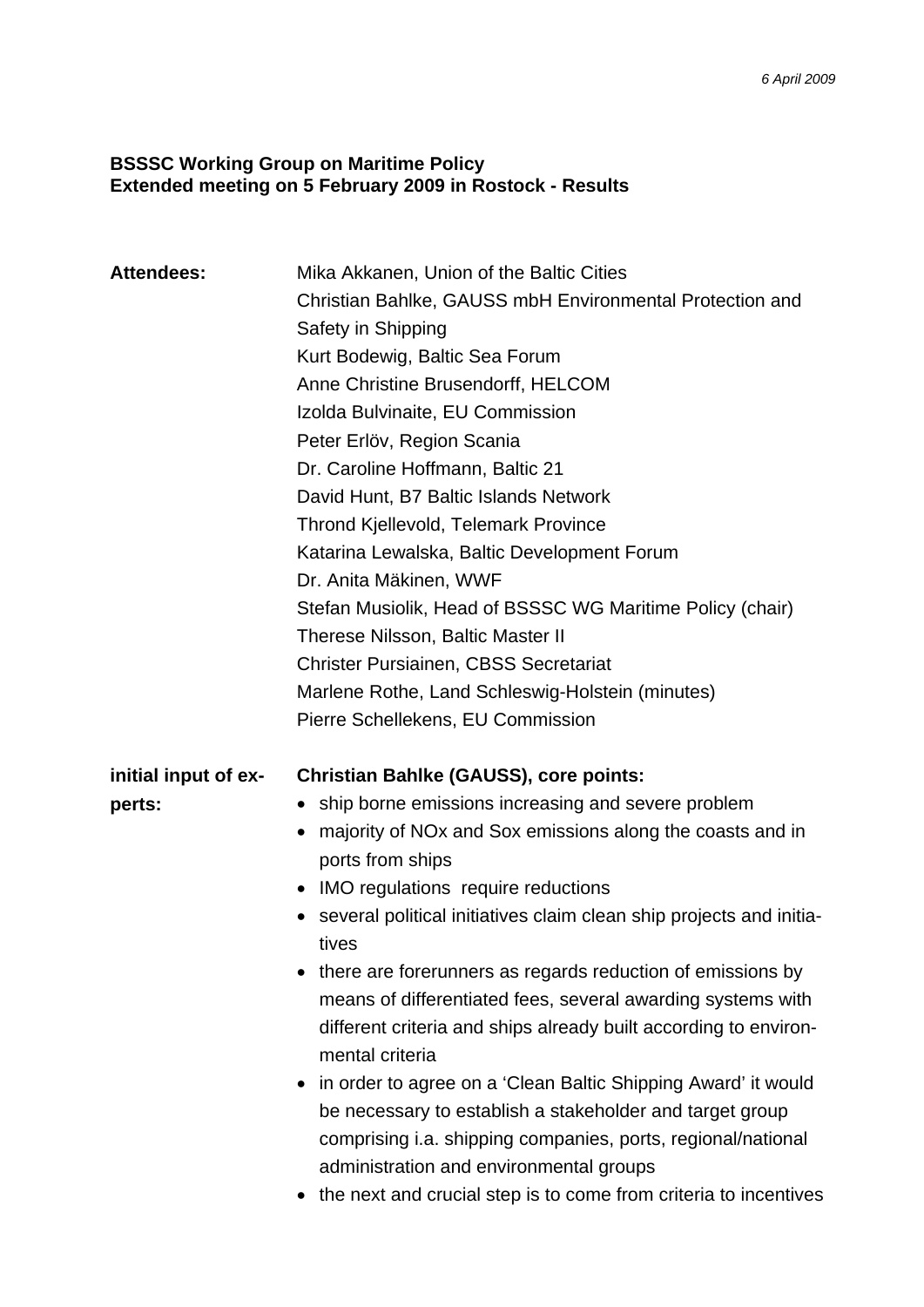- sufficient experiences with incentive systems are available
- NERA economic consulting submitted a feasibility study for the Commission with concrete proposals for the reduction of emissions from ships
- common agreement needed (who pays for what and how much)
- GAUSS capable to contribute sound expertise to the project especially in the fields of labelling and economic incentives (e.g. GAUSS studies was basis for the German "Blue Angel Award for environment conscious ship operation"; development of conception Quality Shipping; development of environmental criteria for new ship constructions)

## **Anita Mäkinen (WWF), core points:**

- in spring 2007 WWF sent petition letters to all ferry and cruise line companies for Commitment not to discharge waste waters into the Baltic Sea
- the WWF petition was signed by 11 ferry companies and 3 cruise ship companies
- since summer 2008 WWF media work focused on the cruise line companies
- a requestion for data concerning reception facilities in ports by the VVT Technical Research Centre of Finland without reply from D, DK, LT, LV, EST and RUS
- WWF initiative corresponds with HELCOM Baltic Sea Action Plan which contains recommendations for ship waste water treatment and the support for voluntary commitments
- WWF and HELCOM intend a joint submission to the IMO aiming at designating the Baltic Sea as a special area for strengthened sewage discharge regulations

## **Kurt Bodewig (Baltic Sea Forum), core points:**

- voluntary agreements more promising than proposals for new regulations which generate political resistance
- before we come to compulsory measures we have to create a favourable political climate, proposals for new regulations perhaps in ten years
- the faster way to success means not to blame pollutive shipping but produce a positive image of clean shipping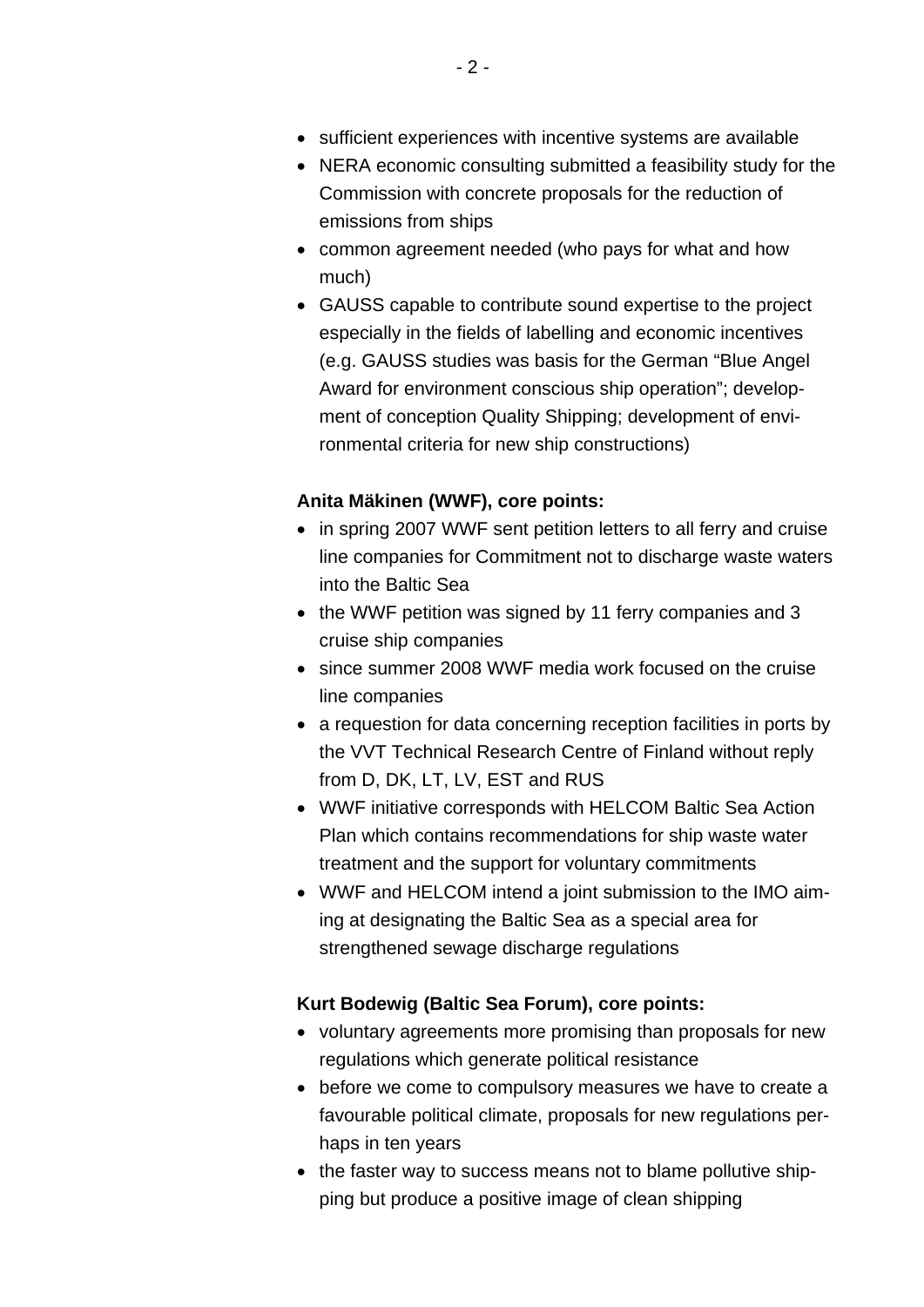|                                     | we need a platform for dialogue (participatory process)<br>for the implementation we should use existing structures like<br>CBSS and Northern Dimension, Swedish presidency should<br>also be approached                                                                                                                                                                                                                                                                                                                                                                                                                                                                                                                                                                                                                                                                           |
|-------------------------------------|------------------------------------------------------------------------------------------------------------------------------------------------------------------------------------------------------------------------------------------------------------------------------------------------------------------------------------------------------------------------------------------------------------------------------------------------------------------------------------------------------------------------------------------------------------------------------------------------------------------------------------------------------------------------------------------------------------------------------------------------------------------------------------------------------------------------------------------------------------------------------------|
| <b>Input of EU Com-</b><br>mission: | Pierre Schellekens, DG Mare, main message:<br>COM eagerly interested on proposals for concrete actions<br>$\bullet$<br>project proposal Clean Baltic Shipping corresponds with DG<br>$\bullet$<br>Mare's considerations on the topic and is very much appreci-<br>ated as additional momentum<br>more efficient to build upon an existing label<br>COM discusses revival of Clean Marine Award (awarded only<br>$\bullet$<br>in 2004)<br>EU Baltic Sea Strategy is not aiming at new legislation but will<br>use a cooperative and in most cases a voluntary approach                                                                                                                                                                                                                                                                                                              |
| <b>Results of discus-</b><br>sion:  | high interest to bring the Clean Baltic Shipping project forward<br>$\bullet$<br>consensus that group of participants suitable to give support<br>$\bullet$<br>and advice to the Clean Baltic Shipping project<br>involvement of stakeholders from shipping and port side nec-<br>essary<br>expectation that the Commission takes up the initiative and<br>integrates the five-point action plan Clean Baltic Shipping to<br>the Baltic Sea Strategy's Action Plan<br>sufficient expertise on basic components of the project avail-<br>able (e.g. HELCOM, GAUSS, WWF)<br>economic incentives necessary to be faster than legislation<br>and to accelerate changes in legislation<br>involvement of Russia desired<br>hope that specific INTERREG projects will give additional<br>support to the project (e.g. UBC application SPICES conc.<br>land-based power supply for ships) |
| What's next?                        | • Lead Partner has to be found for coordinating the implementa-<br>tion of the project (BSSSC WG Maritime Policy ready to take<br>the co-lead on the regional level)<br>Parties to be involved:<br><b>EU Commission</b><br>O<br>national and regional political level<br>O                                                                                                                                                                                                                                                                                                                                                                                                                                                                                                                                                                                                         |